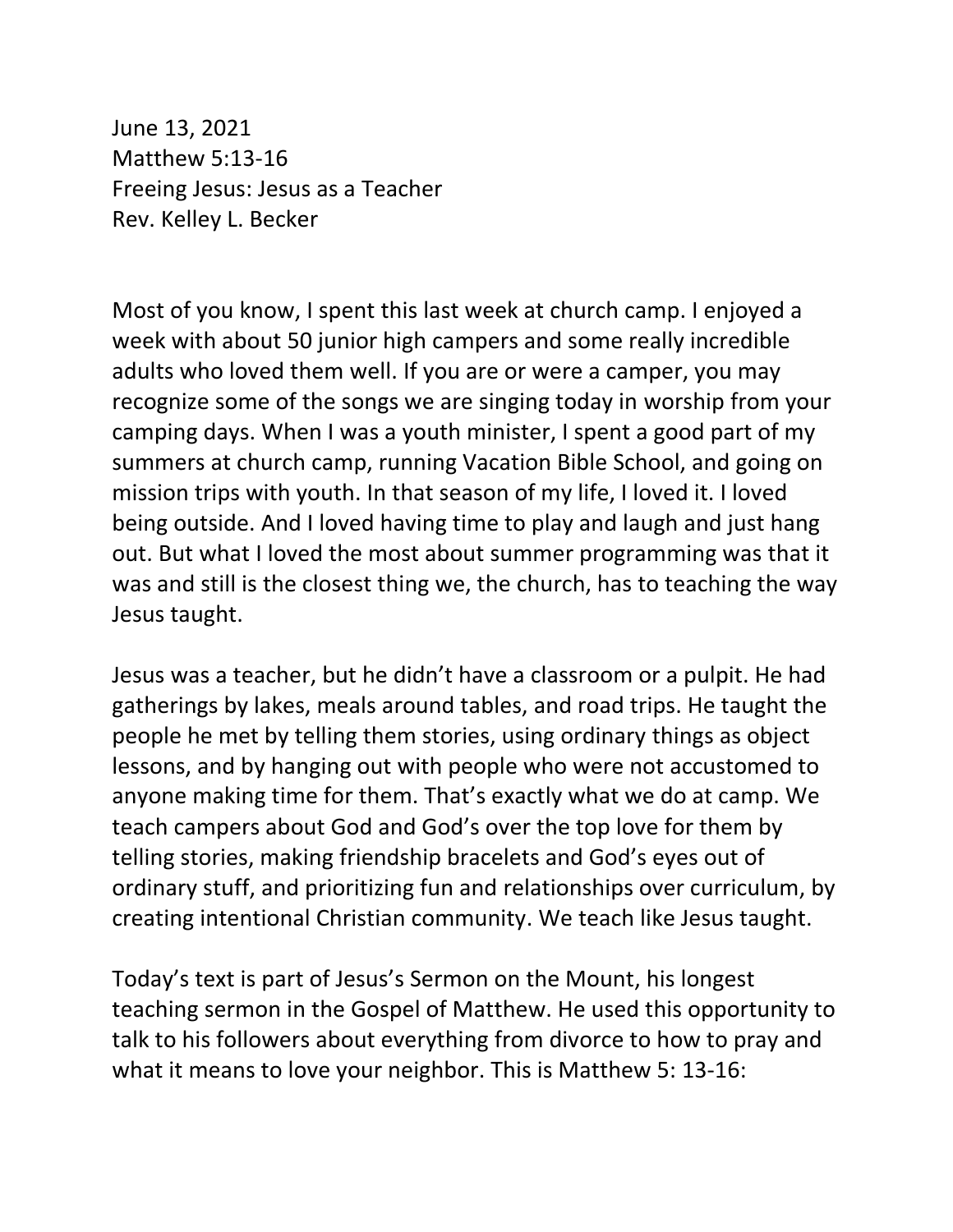**13** "You are the salt of the earth; but if salt has lost its taste, how can its saltiness be restored? It is no longer good for anything but is thrown out and trampled underfoot.

**<sup>14</sup>** "You are the light of the world. A city built on a hill cannot be hid. **<sup>15</sup>**No one after lighting a lamp puts it under the bushel basket, but on the lampstand, and it gives light to all in the house. **<sup>16</sup>** In the same way, let your light shine before others, so that they may see your good works and give glory to your Father in heaven.

Jesus used ordinary things, salt and light, to give his followers an identity: You are the salt of the earth. You are the light of the world. Identity, who we are, only matters, though, if it affects how we act in the world. What is it to be salt and light in the world? Salt and light were both precious commodities in Jesus' time. There were no saltshakers on tables or Amazon from which to order, there were no switches on the walls of homes that instantly produced light. But both are necessary to sustain life, and neither can be produced easily on our own. They are gifts of creation that require careful ingenuity to access and conserve. And having them makes a big difference. Without salt, there is no bacon. Without light, not much gets done. Jesus used these metaphors to make this point: just as the world needs salt and light, it needs the people of God to be at work preserving life and lighting up the world with hope. We cannot keep what we have to ourselves, we have to share it with the world. In other words, knowing about God is not enough. We have to share what we know. Jesus spent his entire ministry teaching his followers how to do that. Through his teaching he introduced them to the kin-dom of God and to a way of being in the world that was very different than what they were experiencing under the oppression of Rome.

Today's sermon is the second in our series that follows Diana Butler Bass's book, *Freeing Jesus*. The book looks at the ways in which Bass has experienced Jesus throughout her life. Last week, we talked about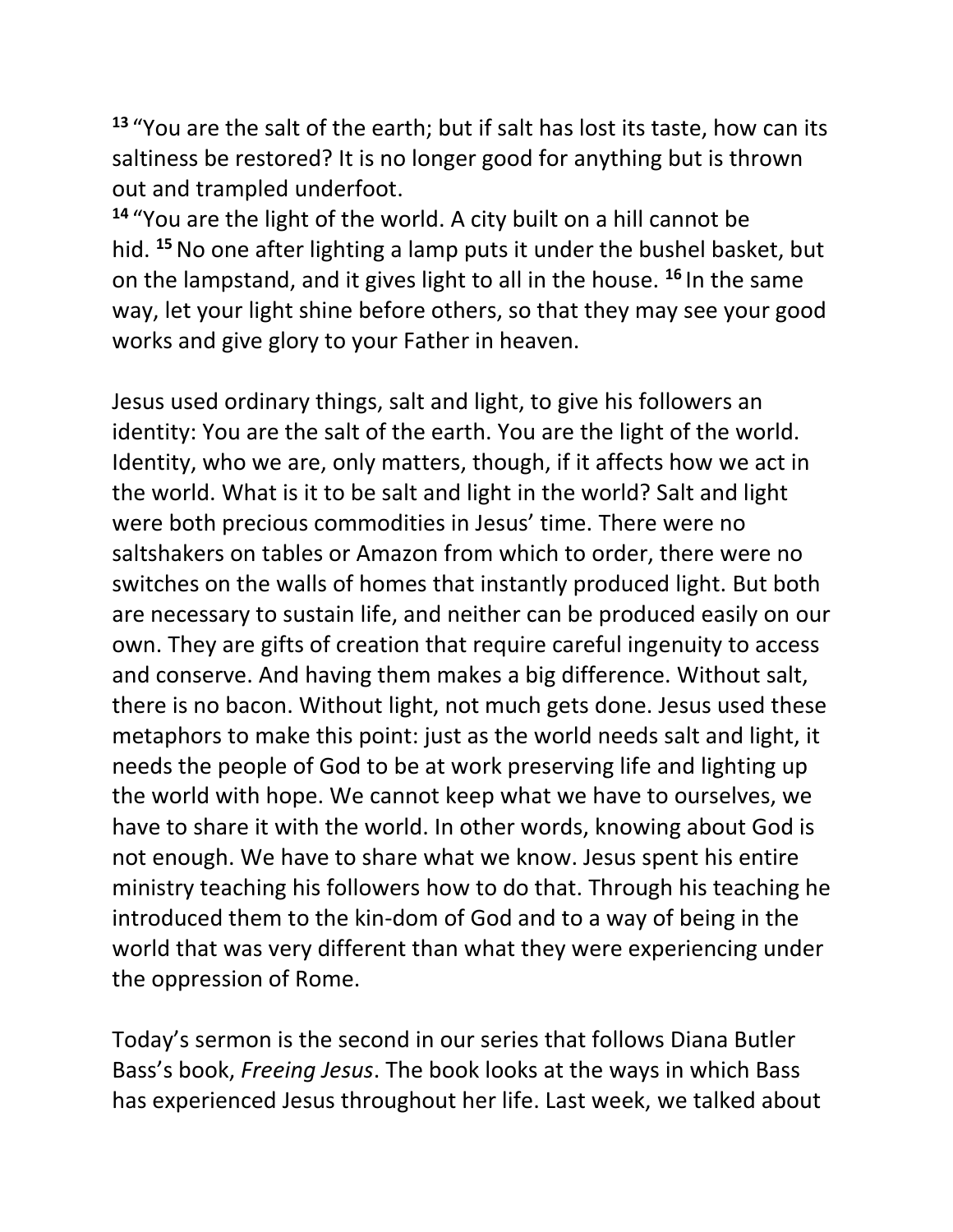when she was first introduced to Jesus, and she learned about Jesus as a friend. This morning, we are looking at the chapter that talks about Jesus as a teacher. She explains in the book that her image of Jesus as a friend changed about the time her Sunday School class changed from sitting in a circle, singing songs and hearing stories to sitting at tables and desks with a pencil and a worksheet. Jesus was now a teacher. If we spend much time reading about Jesus's ministry, we see that everywhere he went, he was teaching somebody something. Did you know that of all the names for Jesus available to them, the people who knew him best most often called him teacher?

When I was a little girl, I wanted to be a teacher when I grew up. I would spend hours in my room playing school. More than anything, I loved to pretend I was the teacher, and it was the first day of school. "Why the first day?" you ask. The first day of school is the day the students learn the rules. At that point in my life, I was a huge fan of rules. I wanted to know what was expected so I could do exactly that. So, my challenge as an 8-year-old teacher to my imaginary students, was to dream up creative ways to present the classroom rules. My class played matching games and I passed out fill-in-the-blank puzzles that reinforced our classroom rules. I invited my students to come up to the front and act out skits that depicted people following the rules and people not following the rules. I encouraged them and applauded their efforts. It was a very good day when my own experience at school gave me ideas for how I could teach my at-home students who were, by the way, riveted. My black and white world of rules made me feel safe and, most importantly, they made me feel right.

We Christians like to say that our faith is not about rules, but passages like the Sermon on the Mount, make that statement hard to support: "be reconciled to your brother or sister, do not look at a woman with lust, do not get divorced, do not swear, if someone wants your coat, give them your cloak too, give to anyone who begs, pray in secret, do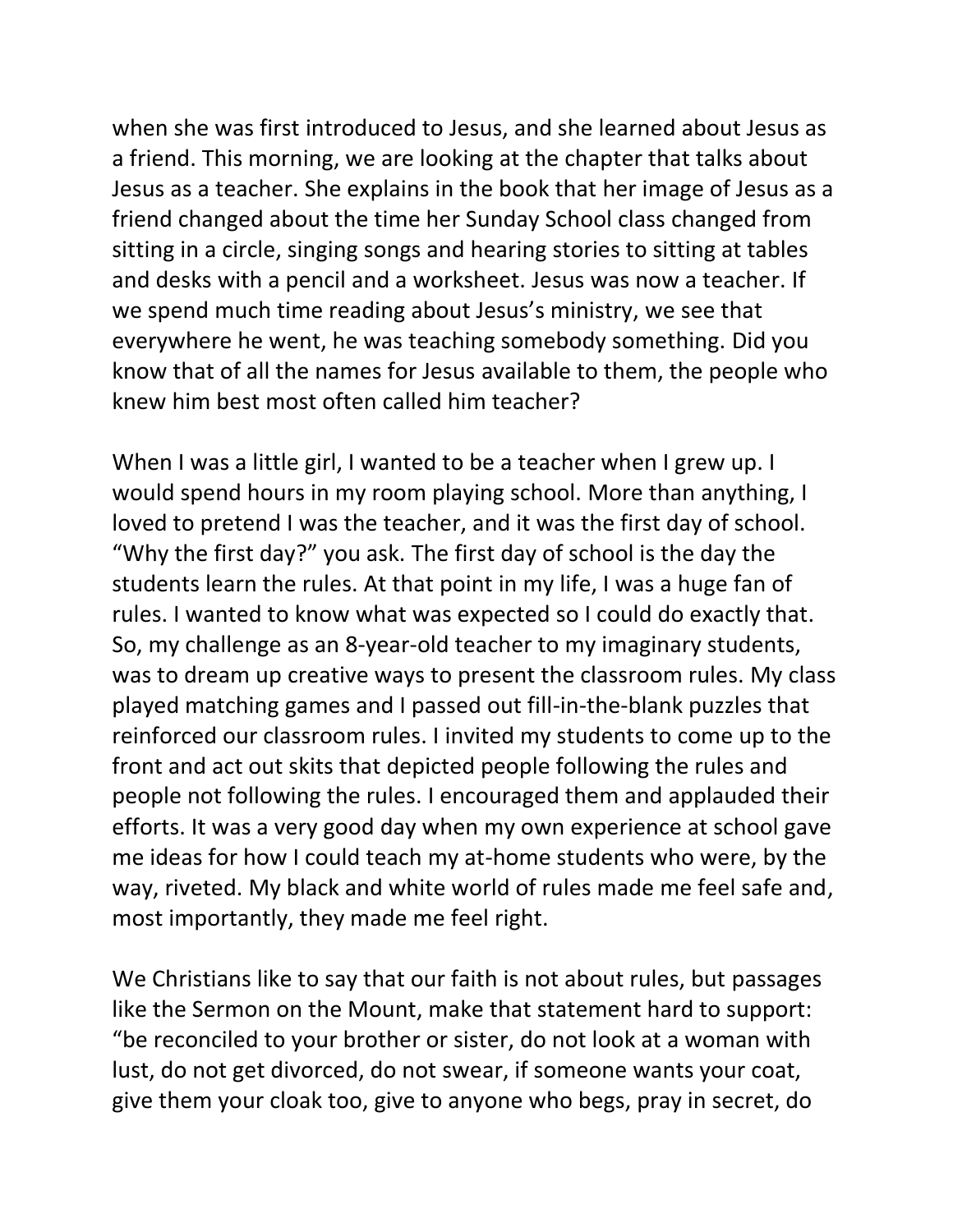not worry about tomorrow, do not judge, ask and it will be given to you…there are more. And as if that were not enough, churches add their own rules to the ones they often misinterpret in the Bible. "During Advent, you have to put purple cloths on the communion table. During Advent you have to put blue cloths on the communion table. Baptism can only be by immersion. Babies must be baptized and only by sprinkling them with water. Communion should be observed once a month. Communion should be observed once a quarter. Communion should be observed every week. Women shouldn't preach. Lesbians can't teach Sunday School…" there are more. We like our rules. Rules help us know what is expected of us. They draw lines between we, who are right, and all the ones who are wrong. Because of that, rules in the church have a way of keeping people out.

I was in 4th grade when I realized the rules I was teaching my imaginary students didn't work for everyone. I mean…they worked for me. I was a rule follower. Why couldn't everyone follow the rules? Eventually, though, I began to make some exceptions for my students. I would tell them that if they didn't get their homework done, to bring it to me and I would help them. Mrs. Baird was my 4th grade teacher and I watched her everyday bend the rules for students whose parents hadn't been available to help them or who had forgotten their homework at home. It was the first time I ever considered the idea that there was more to being a good teacher than monitoring who was following the rules and who wasn't.

Jesus knew there was more to faith than that too. It wasn't that rules were bad; it was that lists of rules do not tell us much about what God is like, they don't do much to change hearts. Jesus knew that if he really wanted his followers to see a glimpse of the kin-dom of God and to want to be part of it, talking about rules all the time was not the way to do it, even if he did use nifty metaphors to make his point. So, he told stories. Bass writes, Jesus's parables were "open-ended tales that invite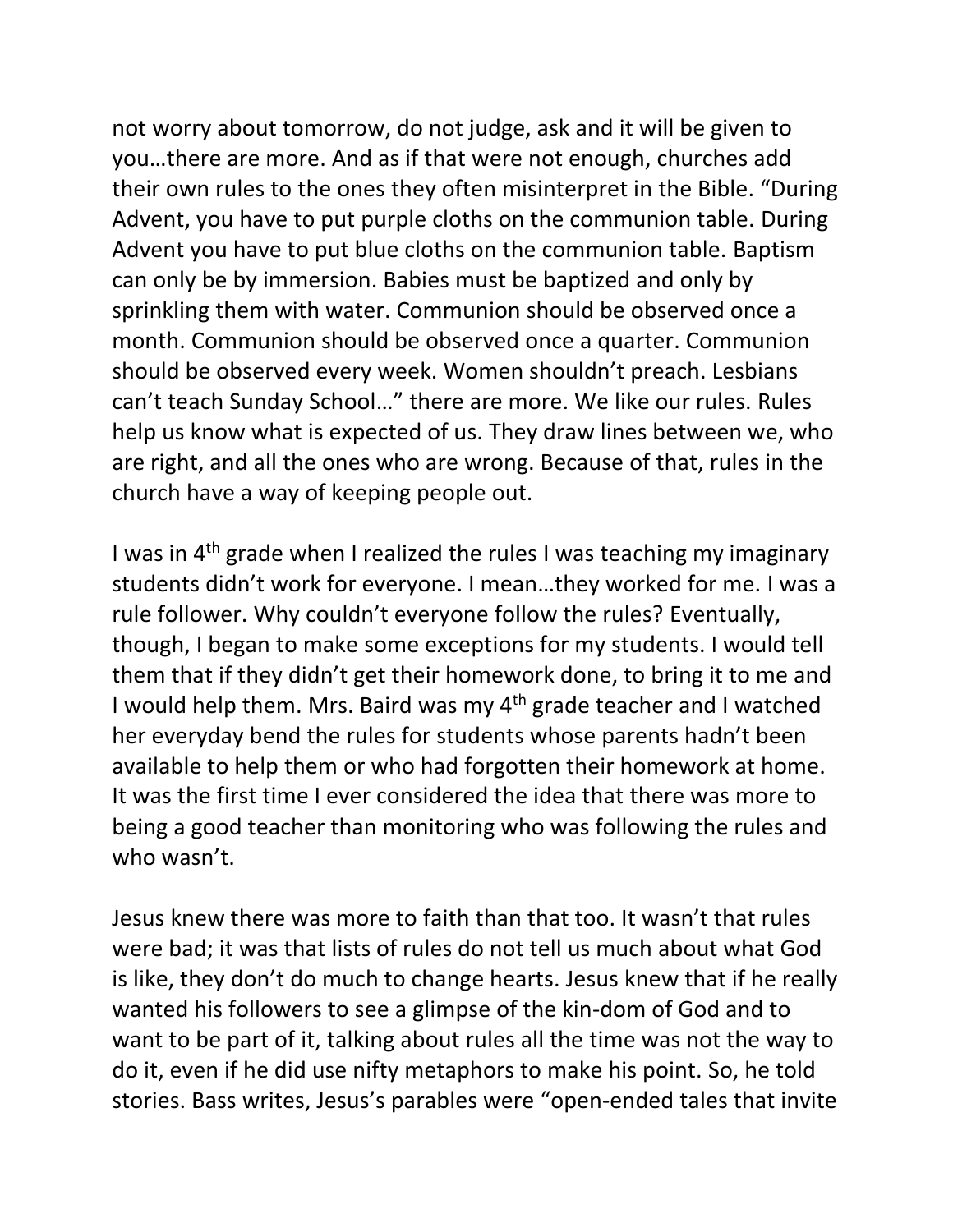us to struggle with their meaning, to wonder, to see the world from unexpected angles." Good teachers don't give us the answers, they teach us to think. They encourage questions and curiosity. Jesus's parables tell us just enough to make us wonder. They invite us into a world that is both ordinary and extraordinary. "…parables are Jesus coming alongside us and ripping off our cozy theological comforters, Bass writes, "Parables should leave us gasping, out in the doctrinal cold, and shaking with anger, awe, or surprise." Jesus, or any good teacher, leaves us a little bit disturbed, wondering if what we think is true, really is the truth or a truth. And, my friends, the only way to figure out what really is true is to dive in and live what we suspect Jesus is trying to teach us.

If you were here last week, you may remember I said that if I asked everyone in this room and watching online to fill in the blank in the following statement, "Jesus is a \_\_\_\_\_\_\_\_\_\_\_\_\_\_\_\_\_\_\_\_\_," there would be many different answers. "Jesus is a friend" may resonate with you. I bet a good number of us would fill in the blank and say, "Jesus is a teacher." Bass tells a story in her book of a friend who was straight up mad when she filled in the blank that way. "No," her friend said, "Jesus is Lord." Another friend later told her, "The problem with 'Jesus as teacher' is not that it's wrong, but that it's shallow." As I considered that, it occurred to me that "Jesus is a teacher" might sound shallow if teachers really are just rule givers and enforcers, but my experience with Mrs. Baird in 4<sup>th</sup> grade taught me otherwise. And my experience in seminary did too. There, I was taught by scholars who were, as you might guess, very interested in asking and answering the question, "Who is Jesus?" but they were also entrusted with teaching students a way of being in the world that is not about rules, but about love, compassion, and justice. They helped me find my own voice and my own way, which, in the end, was Jesus's way.